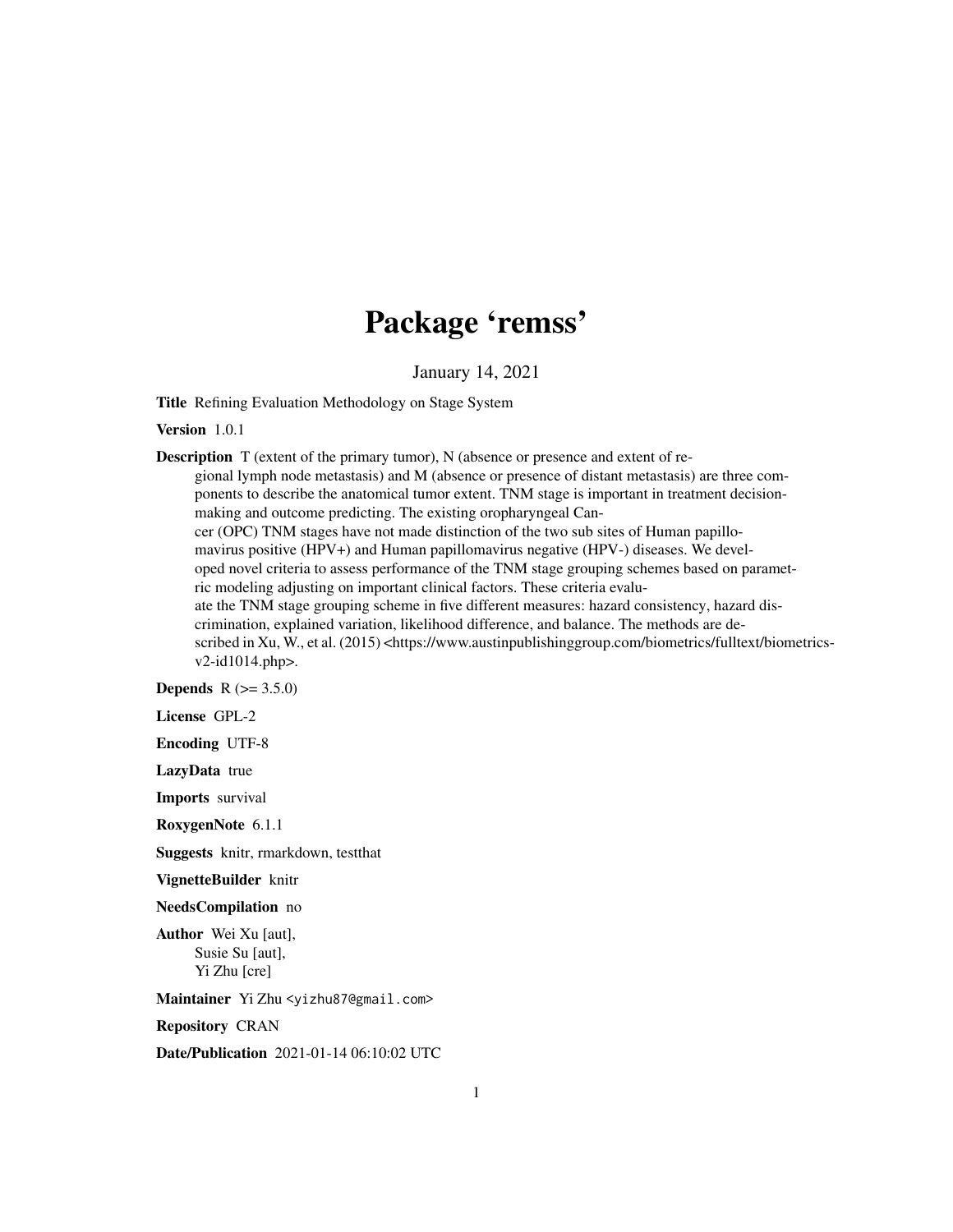### <span id="page-1-0"></span>R topics documented:

| Index | $\boldsymbol{Q}$                                                                                       |  |
|-------|--------------------------------------------------------------------------------------------------------|--|
|       |                                                                                                        |  |
|       |                                                                                                        |  |
|       |                                                                                                        |  |
|       |                                                                                                        |  |
|       | lik diff measure $\ldots \ldots \ldots \ldots \ldots \ldots \ldots \ldots \ldots \ldots \ldots \ldots$ |  |
|       |                                                                                                        |  |
|       |                                                                                                        |  |
|       |                                                                                                        |  |
|       |                                                                                                        |  |

balance\_measure *Balance measurement.*

#### Description

balance\_measure returns balance measurement for the grouping scheme.

#### Usage

balance\_measure(OS\_ind, stage\_list, data)

#### Arguments

| OS ind     | OS ind is the survival indicator variable. |
|------------|--------------------------------------------|
| stage_list | stage_list original of each scheme.        |
| data       | Data set.                                  |

#### Value

Ranking of balance measurement and its standardized score.

#### References

Xu, W., et al. 'Refining evaluation methodology on TNM stage system: assessment on HPV-related oropharyngeal cancer.' Austin Biometrics and Biostatistics 2 (2015): 1014.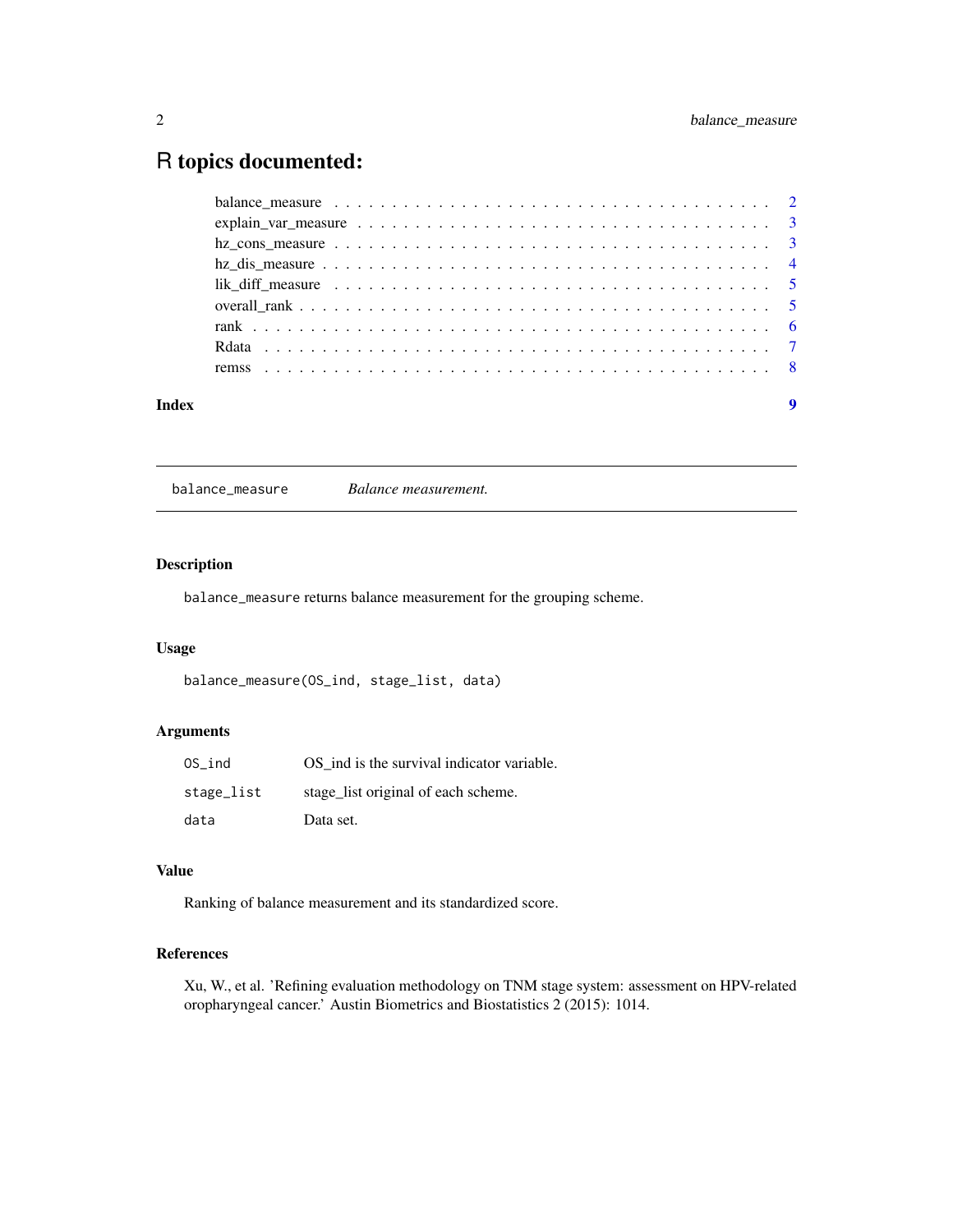<span id="page-2-0"></span>explain\_var\_measure *Explained variation measurement.*

#### Description

explain\_var\_measure returns explained variation measurement for the grouping scheme.

#### Usage

explain\_var\_measure(main\_list, stage\_list, stage\_list\_2, covar\_list, data)

#### Arguments

| main_list    | main list includes survival indicator variable, Duration time of survival variable<br>and basic group variable. |
|--------------|-----------------------------------------------------------------------------------------------------------------|
| stage_list   | stage list original of each scheme.                                                                             |
| stage_list_2 | stage_list_2 is numerical form of each scheme by using other of stages informa-<br>tion.                        |
| covar_list   | Covariate variables taking into consideration.                                                                  |
| data         | Data set.                                                                                                       |

#### Value

Ranking of explained variation measurement and its standardized score.

#### References

Xu, W., et al. 'Refining evaluation methodology on TNM stage system: assessment on HPV-related oropharyngeal cancer.' Austin Biometrics and Biostatistics 2 (2015): 1014.

hz\_cons\_measure *Hazard consistency measurement.*

#### Description

hz\_cons\_measure returns Hazard consistency for the grouping scheme.

#### Usage

```
hz_cons_measure(main_list, stage_list, covar_list, data)
```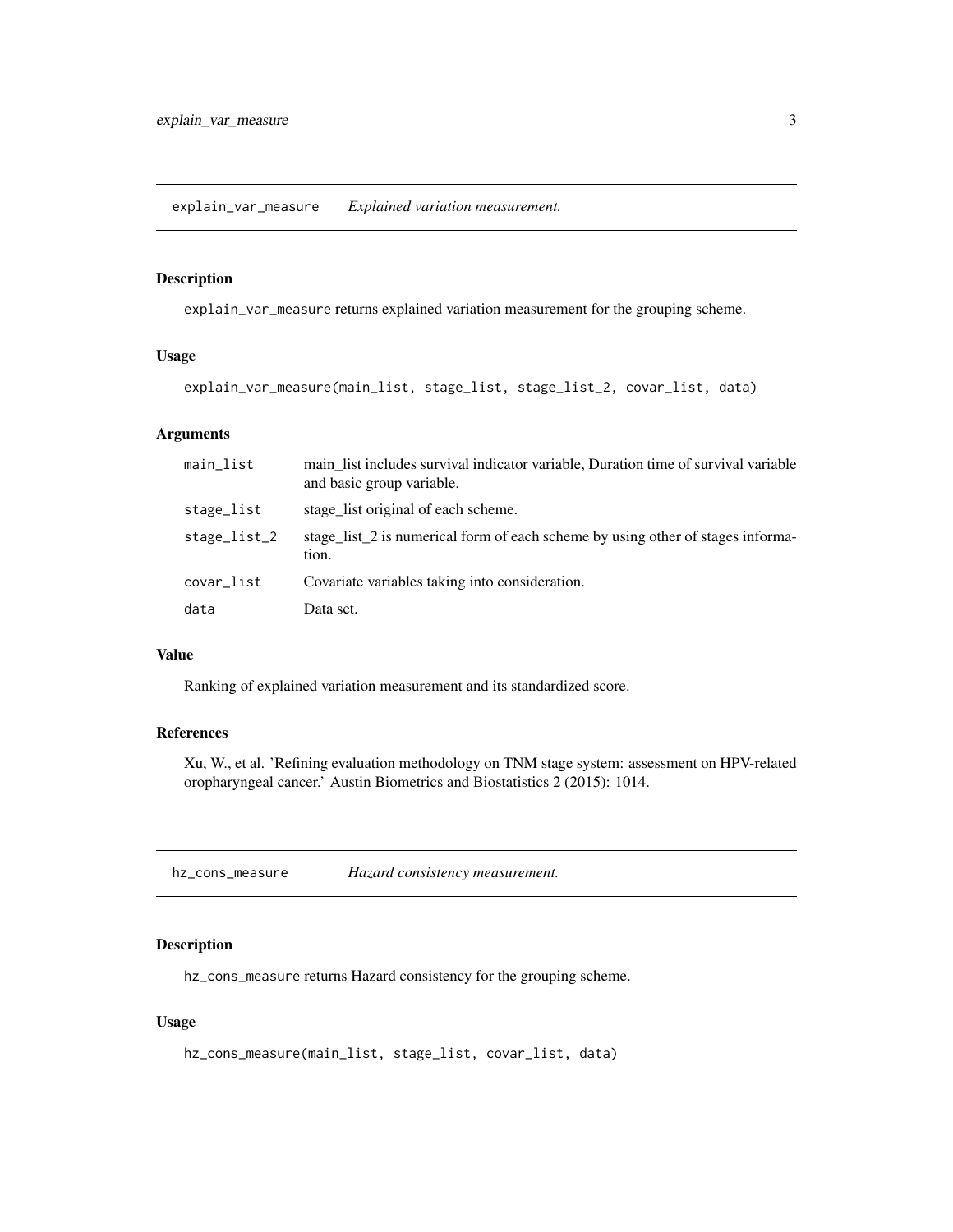#### <span id="page-3-0"></span>Arguments

| main_list  | main list includes survival indicator variable, Duration time of survival variable<br>and basic group variable. |
|------------|-----------------------------------------------------------------------------------------------------------------|
| stage_list | stage list is numerical form of each scheme by using other of stages informa-<br>tion.                          |
| covar_list | Covariate variables taking into consideration.                                                                  |
| data       | Data set.                                                                                                       |

#### Value

Ranking of hazard consistency measurement and standardized score.

#### References

Xu, W., et al. 'Refining evaluation methodology on TNM stage system: assessment on HPV-related oropharyngeal cancer.' Austin Biometrics and Biostatistics 2 (2015): 1014.

hz\_dis\_measure *Hazard discrimination measurement.*

#### Description

hz\_dis\_measure returns hazard discrimination for the grouping scheme.

#### Usage

```
hz_dis_measure(main_list, stage_list, stage_list2, covar_list, data)
```
#### Arguments

| main_list   | main list includes survival indicator variable, Duration time of survival variable<br>and basic group variable. |
|-------------|-----------------------------------------------------------------------------------------------------------------|
| stage_list  | stage list original of each scheme.                                                                             |
| stage_list2 | stage_list2 is numerical form of each scheme by using other of stages informa-<br>tion.                         |
| covar_list  | Covariate variables taking into consideration.                                                                  |
| data        | Data set.                                                                                                       |

#### Value

Ranking of hazard discrimination measurement and its standardized score.

#### References

Xu, W., et al. 'Refining evaluation methodology on TNM stage system: assessment on HPV-related oropharyngeal cancer.' Austin Biometrics and Biostatistics 2 (2015): 1014.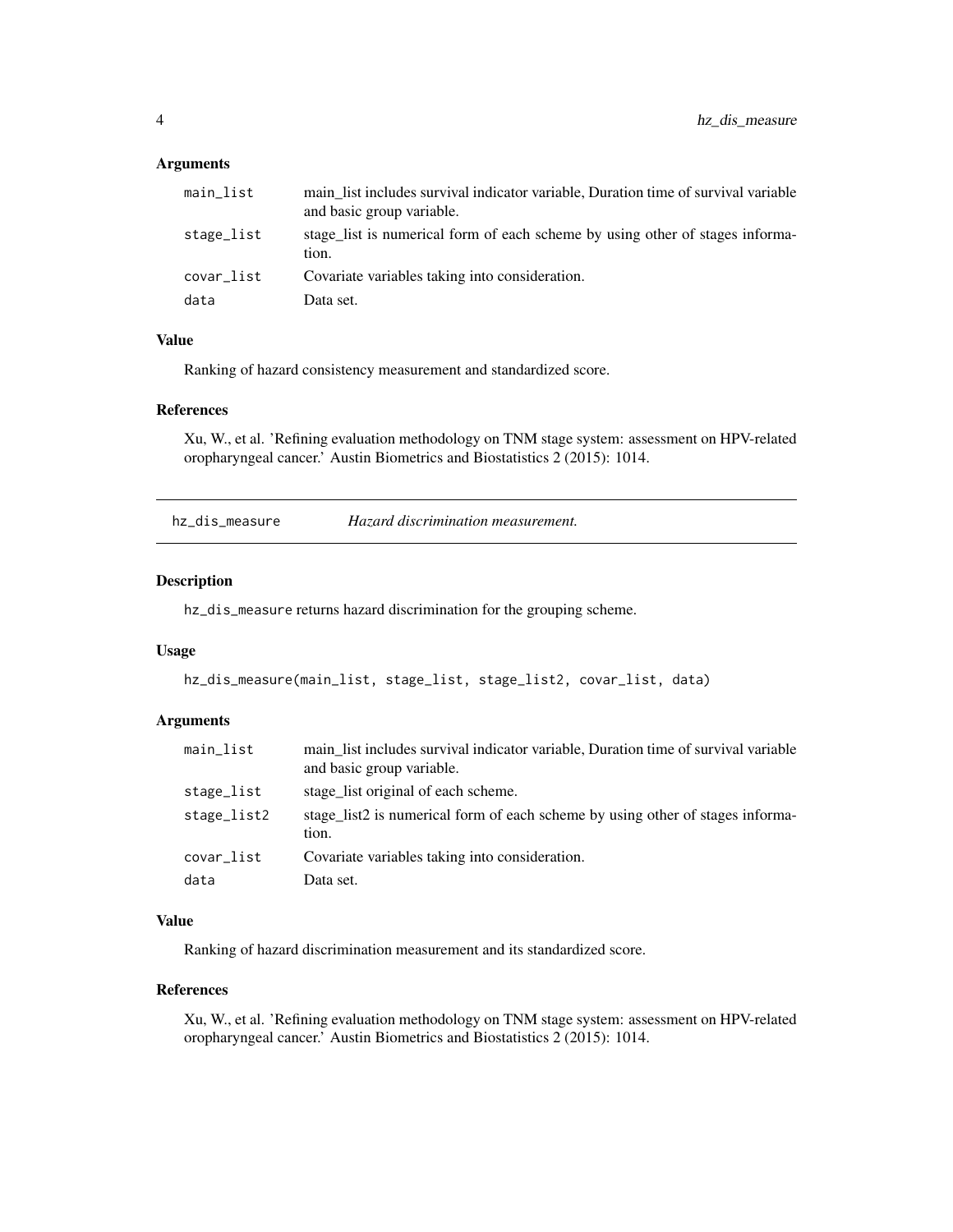<span id="page-4-0"></span>lik\_diff\_measure *Likelihood difference measurement.*

#### Description

lik\_diff\_measure returns likelihood difference for the grouping scheme.

#### Usage

lik\_diff\_measure(main\_list, stage\_list, covar\_list, data)

#### Arguments

| main_list  | main list includes survival indicator variable, Duration time of survival variable<br>and basic group variable. |
|------------|-----------------------------------------------------------------------------------------------------------------|
| stage_list | stage_list is numerical form of each scheme by using other of stages informa-<br>tion.                          |
| covar_list | Covariate variables taking into consideration.                                                                  |
| data       | Data set.                                                                                                       |

#### Value

Ranking of likelihood difference measurement and its standardized score.

#### References

Xu, W., et al. 'Refining evaluation methodology on TNM stage system: assessment on HPV-related oropharyngeal cancer.'Austin Biometrics and Biostatistics 2 (2015): 1014.

overall\_rank *Overall Ranking.*

#### Description

overall\_rank returns overall ranking for the grouping scheme.

#### Usage

overall\_rank(HCM, HDM, LDM, EVM, BM, weight)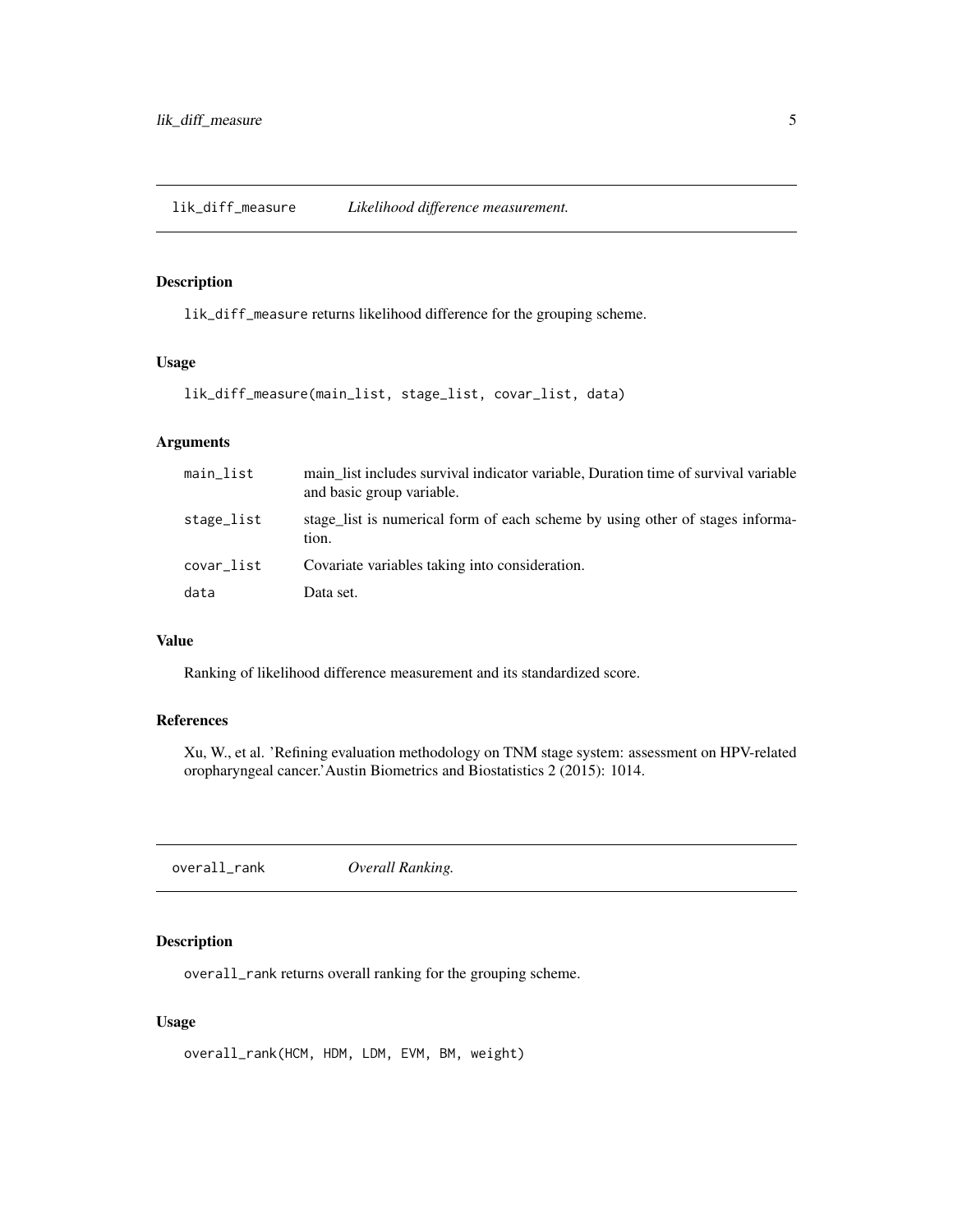#### <span id="page-5-0"></span>Arguments

| <b>HCM</b> | HCM is the hazard consistency measurement results.    |
|------------|-------------------------------------------------------|
| <b>HDM</b> | HDM is the hazard discrimination measurement results. |
| LDM        | LDM is the likelihood difference measurement results. |
| <b>EVM</b> | EVM is the explained variance measurement results.    |
| <b>BM</b>  | BM is the balance measurement results.                |
| weight     | weight vector of five measurements.                   |

#### Value

Overall score and overall ranking.

#### References

Xu, W., et al. 'Refining evaluation methodology on TNM stage system: assessment on HPV-related oropharyngeal cancer.' Austin Biometrics and Biostatistics 2 (2015): 1014.

*Refining evaluation methodology on stage system.* 

#### Description

rank returns five measurements for the grouping scheme and its overall rank.

#### Usage

rank(os, ostime, groupvar, scheme, order, covariate, weight, data)

#### Arguments

| 0S        | Survival indicator, 1 for death, 0 for censoring.                               |
|-----------|---------------------------------------------------------------------------------|
| ostime    | Duration time of survival.                                                      |
| groupvar  | Basic group variable having the most number of stages.                          |
| scheme    | Different grouping scheme, which has less stages than the basic group variable. |
| order     | The other of stages in each grouping, from                                      |
| covariate | Covariate variables taking into consideration.                                  |
| weight    | Weight on five measurements of grouping scheme.                                 |
| data      | Data set.                                                                       |

#### Value

Ranking of five measurements, which are Hazard consistency, Hazard discrimination, Explained variation, Likelihood difference and Balance. By standardized each measurement score, we provides overall ranking of schemes.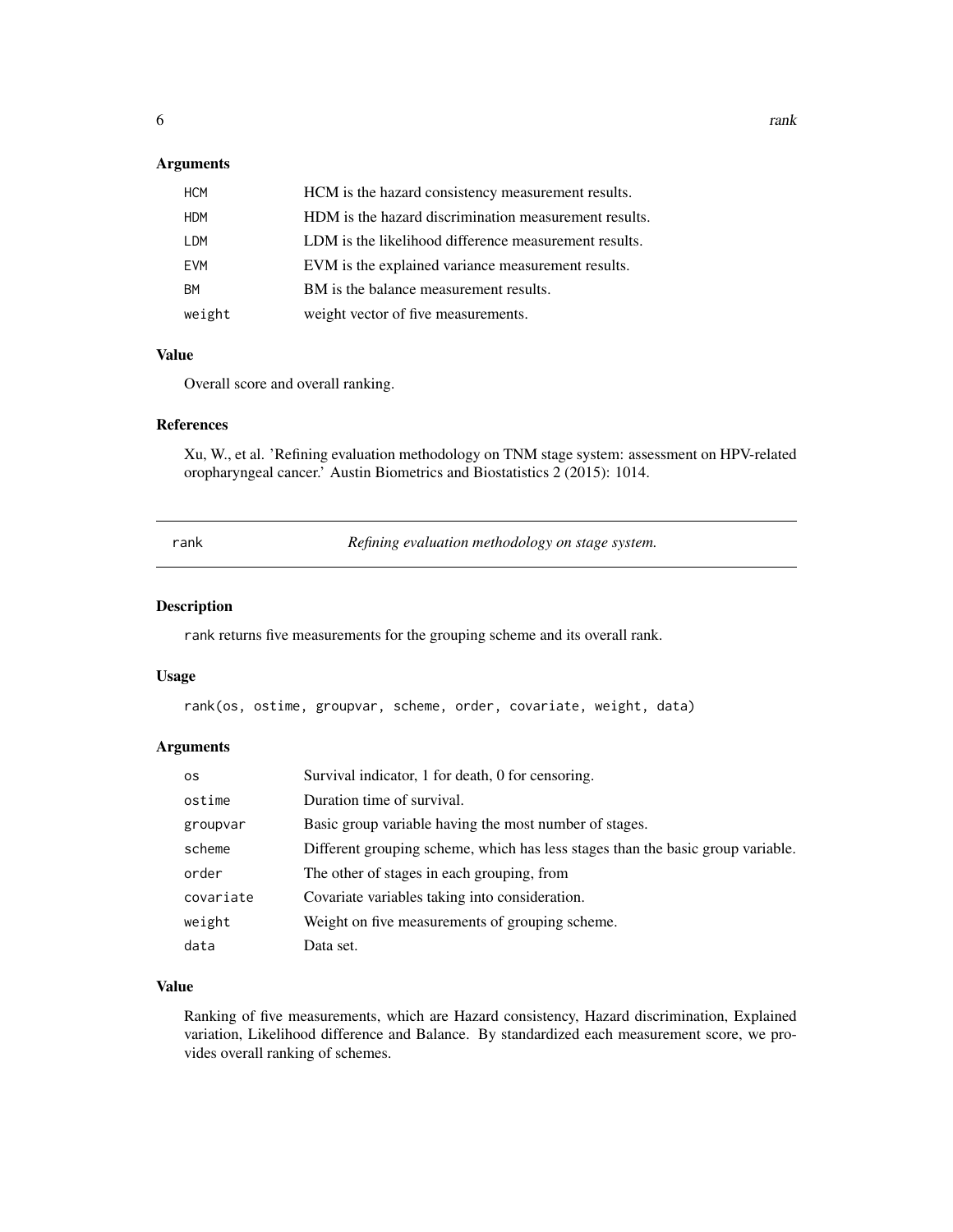#### <span id="page-6-0"></span>Rdata **7** and 7 and 7 and 7 and 7 and 7 and 7 and 7 and 7 and 7 and 7 and 7 and 7 and 7 and 7 and 7 and 7 and 7 and 7 and 7 and 7 and 7 and 7 and 7 and 7 and 7 and 7 and 7 and 7 and 7 and 7 and 7 and 7 and 7 and 7 and 7 an

#### References

Xu, W., et al. 'Refining evaluation methodology on TNM stage system: assessment on HPV-related oropharyngeal cancer.' Austin Biom Biostat 2 (2015): 1014.

#### Examples

```
data(Rdata)
Scheme=c('Scheme.1','Scheme.2','Scheme.3')
Covar=c('Age','Treatment')
weight=c(1,1,0.5,0.5,1)
Order=list(c('I','II','III'),c('I','II','III','IV'),c('I','II','III','IV'))
rank(os='OS',ostime='survmonth',groupvar='Basic_group', scheme=Scheme, order=Order,
     covariate=Covar,weight=weight,data=Rdata)
```
Rdata *Simulation data for Genetic association models for X-chromosome SNPS*

#### Description

A simulated dataset containing 504 observations. The variables list as follows:

#### Usage

data(Rdata)

#### Format

A data frame with 504 rows and 10 variables.

#### Details

- Id Identification number.
- Gender 1 for male, 0 for female.
- Age Age variable.
- OS Survival indicator, 1 for death, 0 for censoring.
- survmonth Duration time of survival.
- Treatment Treatment variable.
- Basic\_group Basic group variable having the most number of stages.
- Scheme.1 Grouping scheme 1.
- Scheme.2 Grouping scheme 2.
- Scheme.3 Grouping scheme 3.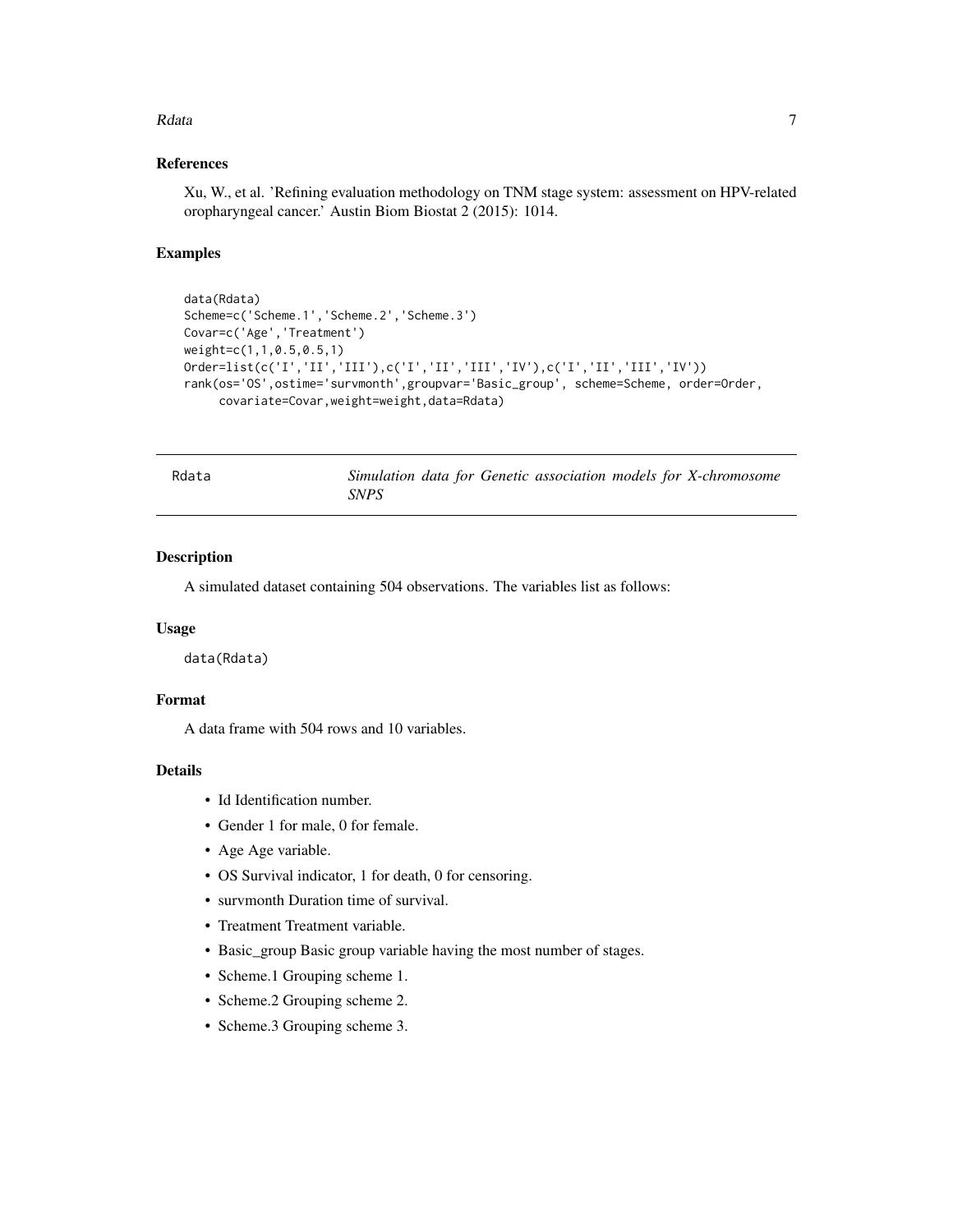<span id="page-7-0"></span>8 remss and the contract of the contract of the contract of the contract of the contract of the contract of the contract of the contract of the contract of the contract of the contract of the contract of the contract of th

remss *remss: A package for refining evaluation methodology on stage system.*

#### Description

TNM stage is important in treatment decision-making and outcome predicting. The existing oropharyngeal Cancer (OPC) TNM stages have not made distinction of the two sub sites of HPV+ and HPV- diseases.We developed novel criteria to assess performance of the TNM stage grouping schemes based on parametric modeling adjusting on important clinical factors. These criteria evaluate the TNM stage grouping scheme in five different measures: hazard consistency, hazard discrimination, explained variation, likelihood difference, and balance.

#### remss functions

rank

#### References

Xu, W., et al. 'Refining evaluation methodology on TNM stage system: assessment on HPV-related oropharyngeal cancer.' Austin Biom Biostat 2 (2015): 1014.